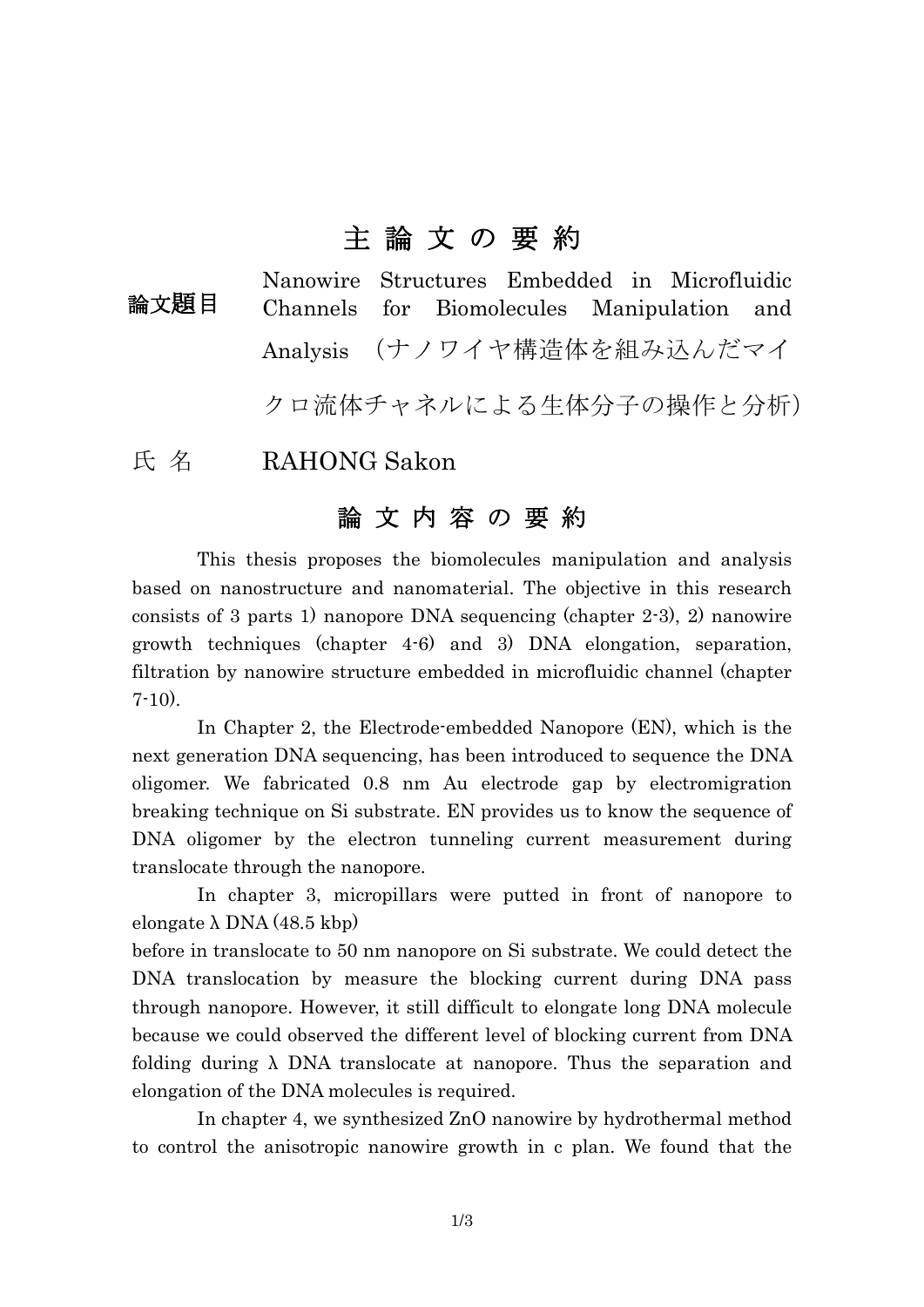concentration of Zn ionic species play an important to control the growth direction of nanowire. This strong concentration dependence on the crystal plane is understood in terms of a difference between (0001) plane and (10-10) plane at a critical concentration for a nucleation.

In chapter 5, we investigated and optimized the Vapor Liquid Solid (VLS) nanowire growth techniques to control the crystal phase of metal oxide material. By vapor flux control, we could vary the crystal phase of nanowire from Rutile phase (SnO2) to Fluorite phase (ISO) and Bixbyite phase (ITO). We found that metastable ISO nanowires has resistivity range2/2 of 10-4 Ω.cm.

In chapter 6, the resistivity of ITO nanowire has been reduced by controlling of component of Sn in In2O3 target material under VLS nanowire growth mechanism. The resistivity of ITO nanowire which growth through Au catalyst differ from ITO thin film due to the nucleation probability of liquid-solid (LS) interface.

In chapter 7, we have demonstrated self-assembly nanowire structure, which is bottomup approach nanostructure, embedded in microchannel as spot-array structures for single molecule DNA manipulation. The T4 DNA (166 kbp) could elongate by nanowire spot array structure more than 80 % of its contour length. We also demonstrated the DNA separation by nanowire spot array and random growth nanowire in microfluidic channel. Consistent with our results, spot-array nanowire structures have a feasibility to integrate with other nanostructures to detect biomolecules such as nanochannel or Electrode-embedded nanopore.

In chapter 8, three-dimensional (3D) nanowires structure devices have been developed for DNA electrophoresis to overcome the limitation of separation range and save the analytical time of DNA molecules. The 3D nanowire structures can be synthesized by decorating Au catalyst on the nanowires by sputtering and growing the branch of nanowires by VaporLiquid-Solid (VLS) technique. This method allows researchers to control the pore size between nanowires by increasing the number of nanowire growth and to determine a suitable growth time for the size of DNA molecules. This rigid network structure enables analysis of DNA under applied DC electric fields for a large DNA size range (100 bp – 166 kbp) within 13 s, which are much wider and faster conditions than those of any existing methods.